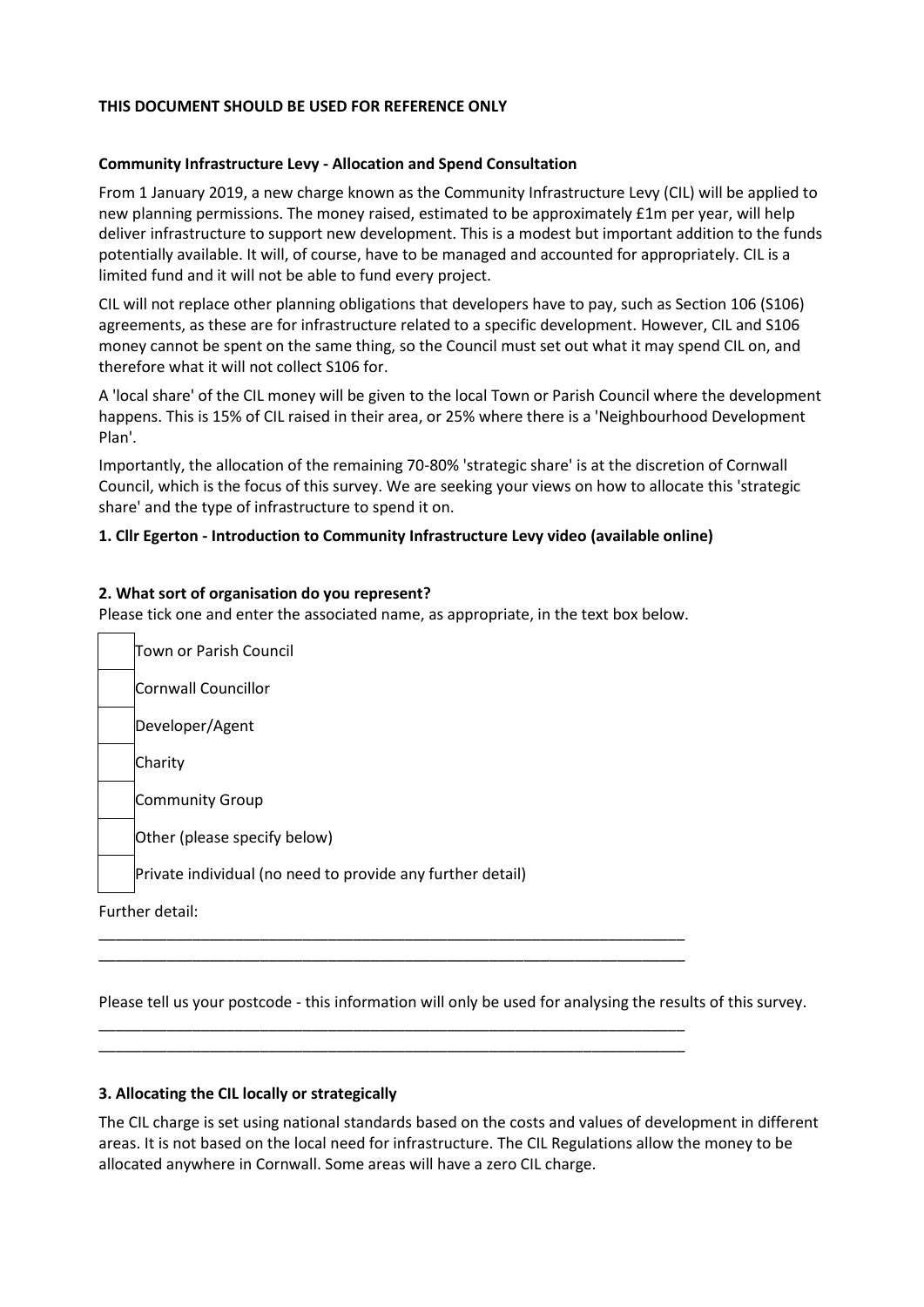A 'local share' of 15-25% of the CIL will be given to the Town or Parish Council where the development happens. However, the areas with a zero CIL charge will not receive a 'local share'.

Should areas where there is no levy be automatically allocated a share of the 70-80% funds held by Cornwall Council?



# **4. Spending the CIL on local or strategic projects**

The CIL Regulations set out what the CIL can be spent on, this includes:

- road and transport facilities
- flood defences
- schools and other education facilities
- health facilities
- sporting and recreational facilities
- open space

Cornwall Council must publish a list of infrastructure that could receive a contribution from CIL. The CIL money can be spent on projects identified at the local level or saved up over several years to be spent on more major projects.

We have considerable flexibility about how we allocate the 70-80% of CIL in the 'strategic share'. Spreading the CIL money would support more small projects but enable few larger projects; equally, major projects could easily use up all available CIL leaving very little for smaller projects. There may also be a balance between these extremes.

How do you think the levy should be spent? Please tick one.

On local projects agreed between Cornwall Council and the Town/Parish Council, such as open space or community facilities?

Saved up over several years and spent on larger, more strategic projects, such as road improvement?

A mix of local and strategic, but in favour of local, e.g., 75% to local projects and 25% for strategic projects?

A mix of local and strategic, but in favour of strategic, e.g., 75% for strategic projects and 25% to local projects?

Other - please provide details in the text box provided:

# **5. Who should decide how the CIL is spent?**

Cornwall Council also has the discretion to decide who should spend the CIL.

Who do you think should decide which projects the 70-80% should be spent on? Please tick one.

Cornwall Council

Town and Parish Councils